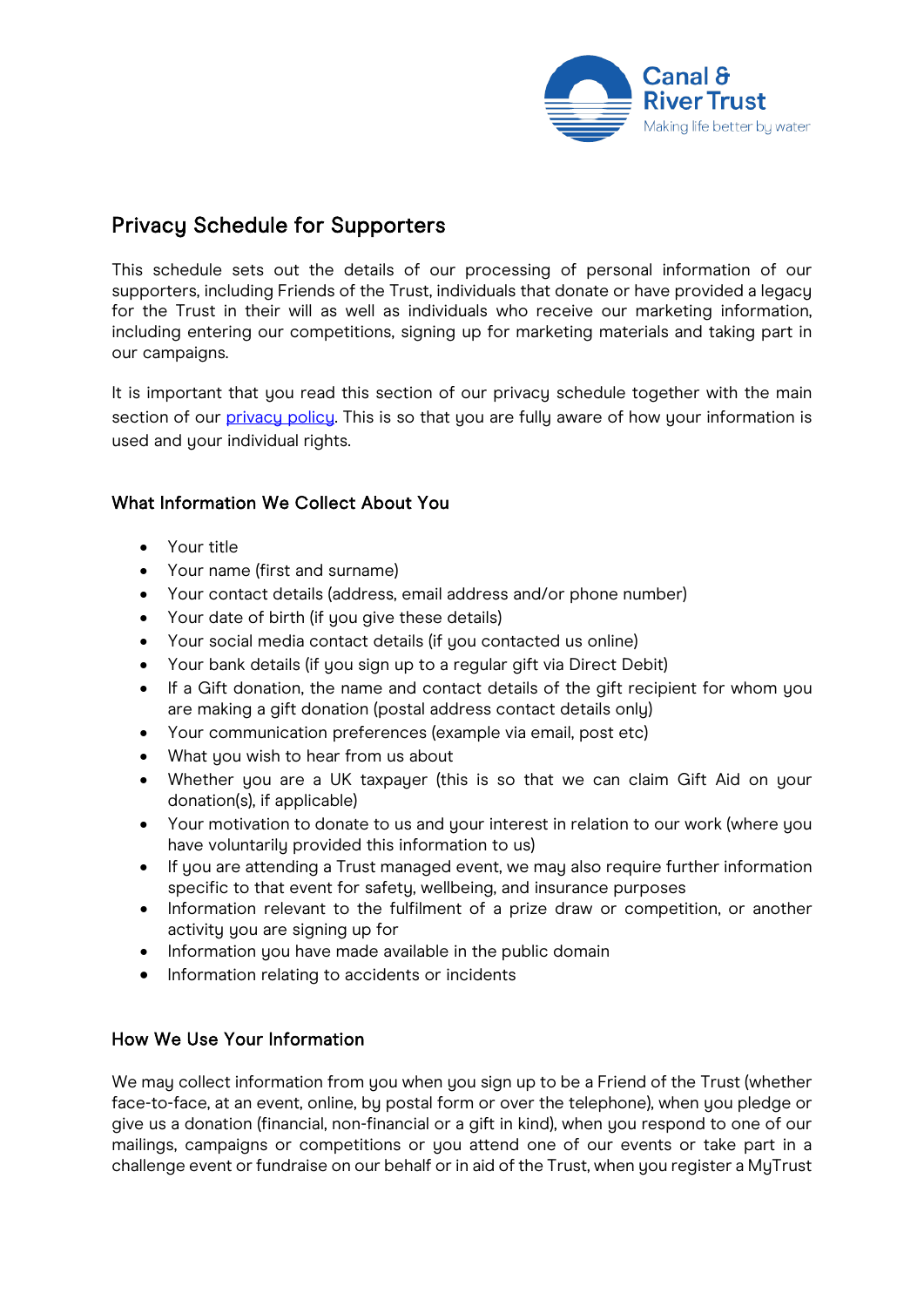account on our website, or request information from us (e.g. a legacy brochure, a family pack), when you subscribe to our newsletter or you respond to one of our adverts. We may also receive your data from a third party where you give permission to pass on to us (e.g., Just Giving).

We may also collect information from you through our use of cookies (please see our [Cookies Policy](https://canalrivertrust.org.uk/cookie-and-privacy-policy/cookies-privacy-schedule) on the Trust's website.

We use your data to provide you with the services, products or information you have asked for (or expressed an interest in), administrate your donation or support your fundraising (including processing Gift Aid), keep a record of your relationship with us (when and how you contacted the Trust and vice-versa), ensure we know how you prefer to be contacted and understand how we can improve our services, products or information.

We also collect data on prospect supporters whose philanthropic aims align with those of the Trust and/or our current fundraising campaigns.

We also use data you provide to personalise your experience with us, mainly through our email communications by sending you information more relevant to you i.e., local to your area, or about things you're interested in.

If you register as a Friend of the Trust, we will send you a Direct Debit confirmation letter and email, a welcome pack and a Friends card, as well as a twice-yearly Waterfront magazine. We will also send you an annual Friends card replacement in the post. We may also (from time to time) send out information about our work, how you can get involved and how your support is making a difference unless you have specifically asked us not to.

If you buy a Gift Friendship for somebody else, we will use the name and address details you supply to send your loved one a welcome pack and issues of our magazine.

If you give a one-off cash donation, register to fundraise with us, or register for one of our information packs we will send you a confirmation and thank you letter unless you have specifically requested us not to. We may also (from time to time) send you information about our work, how you can get involved and how your support is making a difference.

If you sign up for our marketing emails, we will send you our regular email newsletter and we will also send you campaign emails about our work and campaigns and how you can get involved to support the Trust.

If you are involved in a near miss or a health and safety incident on Trust property, we will collect data relating to you and the incident in order to investigate and improve our working practices and the areas we have open or accessible to the public, staff, or volunteers within the Trust.

We carry out analysis on our supporters, to determine the success of our communications and to better understand supporter behaviour, patterns and trends. We do this by assessing various types of information including donation behaviour (amounts and frequency) or geodemographic information (for example, age and location). This analysis helps inform and improve our marketing and fundraising practices and to ensure we deploy resources as effectively and as timely as possible, for example, contacting supporters with appropriate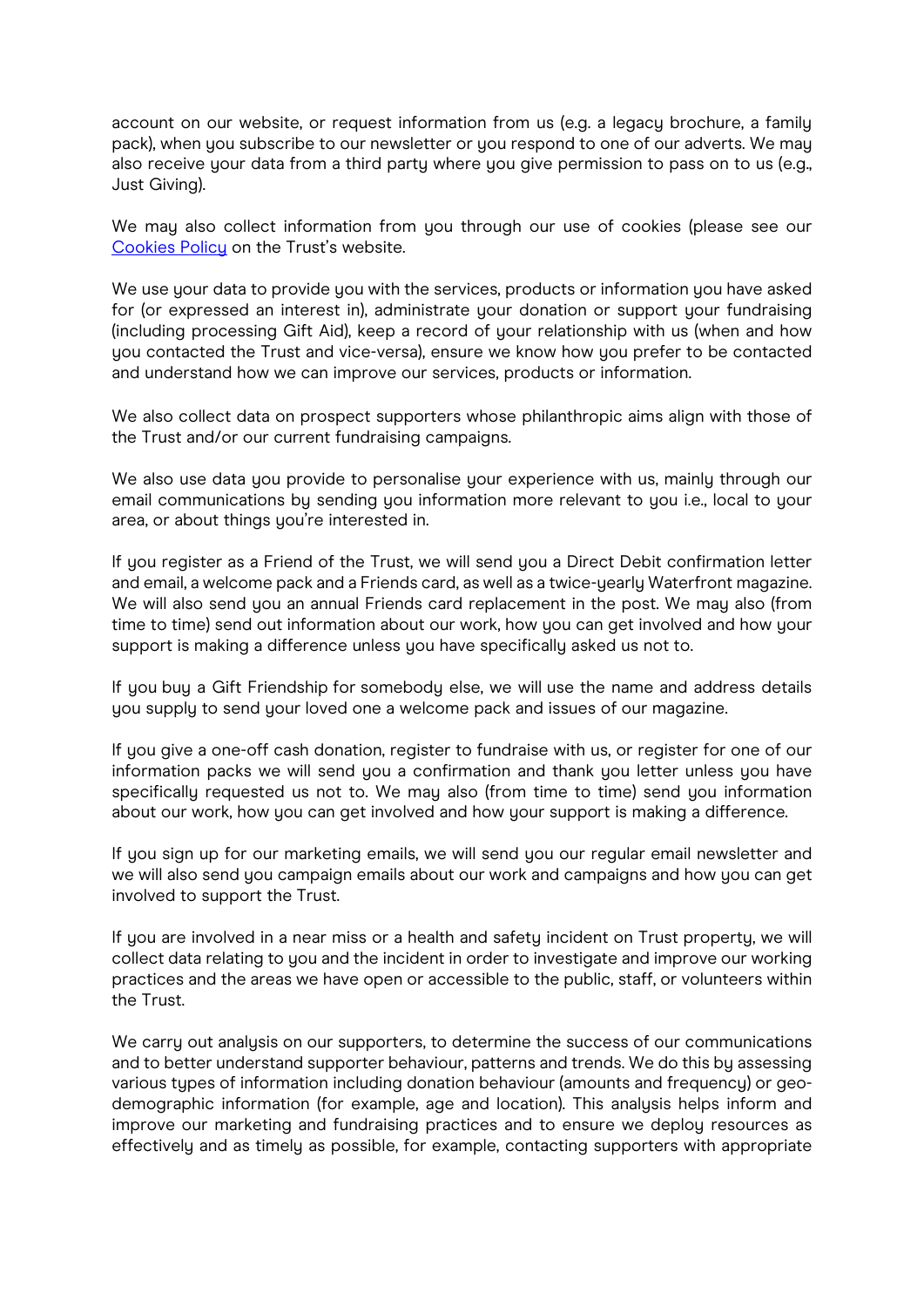information and requests by reducing the amount of irrelevant communications being delivered to enhance supporter experience.

To help us market and fundraise more efficiently, we may collect information about you that gives us insight into the likelihood of you wishing to support our work. Such information is compiled (either by us or by a contracted third party) by way of non-intrusive profiling using only publicly available information about you such as your location. This helps us to understand the background of our supporters so that we can make appropriate requests to those who are willing to support us. We may also compile information (either by us or by a contracted third party) from publicly available sources on prospective supporters including high net worth individuals. This enables us to understand the background and interests of a prospect so we can tailor our communication accordingly.

We may aggregate and anonymise personal data so that it can no longer be linked to any particular individual. This information can be used for several purposes – for example, to identify common characteristics amongst our existing supporter base, helping us to better understand our audience and to make our communications as efficient as possible.

We may also use Facebook's "Custom Audience" program which allows us to tailor our advertising more effectively by better understanding our supporters on Facebook. To activate this, data from our audiences are locallu hashed, and encrupted data will be sent between the Trust's Marketo system and Facebook Business Manager for profile match between the two systems. Facebook deletes all data after the matching process. For more information, please see **Facebook's Data Policy and Facebook's Custom Audience page**.

## Legal Basis of Personal Data Processing

For posting subscribed materials to our Friends, we are relying on the contractual terms, consent and conditions signed up to when joining the Trust as a Friend.

For posting other materials to Friends and individuals who have made a one-off donation, told us that they have included a gift to the Trust in their will, registered to fundraise for us or registered for one of our information packs, we rely on the legitimate interest of keeping our supporters informed on our work and how donations and fundraising make a difference.

When gathering research and contacting prospect supporters we rely on legitimate interest. Where we do this, we will always refer to our privacy policy to ensure you are aware of your rights in relation to your personal data.

When the Trust gathers information relating to health and safety near misses or incidents, we are relying on legal obligation for the collection of this data and the processing of it to investigate and improve our estates.

We see our supporter analysis, aggregation and anonymisation and non-intrusive profiling as a legitimate interest where the balance of helping us fundraising more efficiently and our obtaining a greater understanding of our supporters and their interests is in favour of us carrying out this analysis and we are therefore relying on this as a legal basis.

We use Facebook's "Custom Audience" program for building out 'lookalike' audiences for enabling cookie tracking of our website visitors. By using lookalike audience modelling we